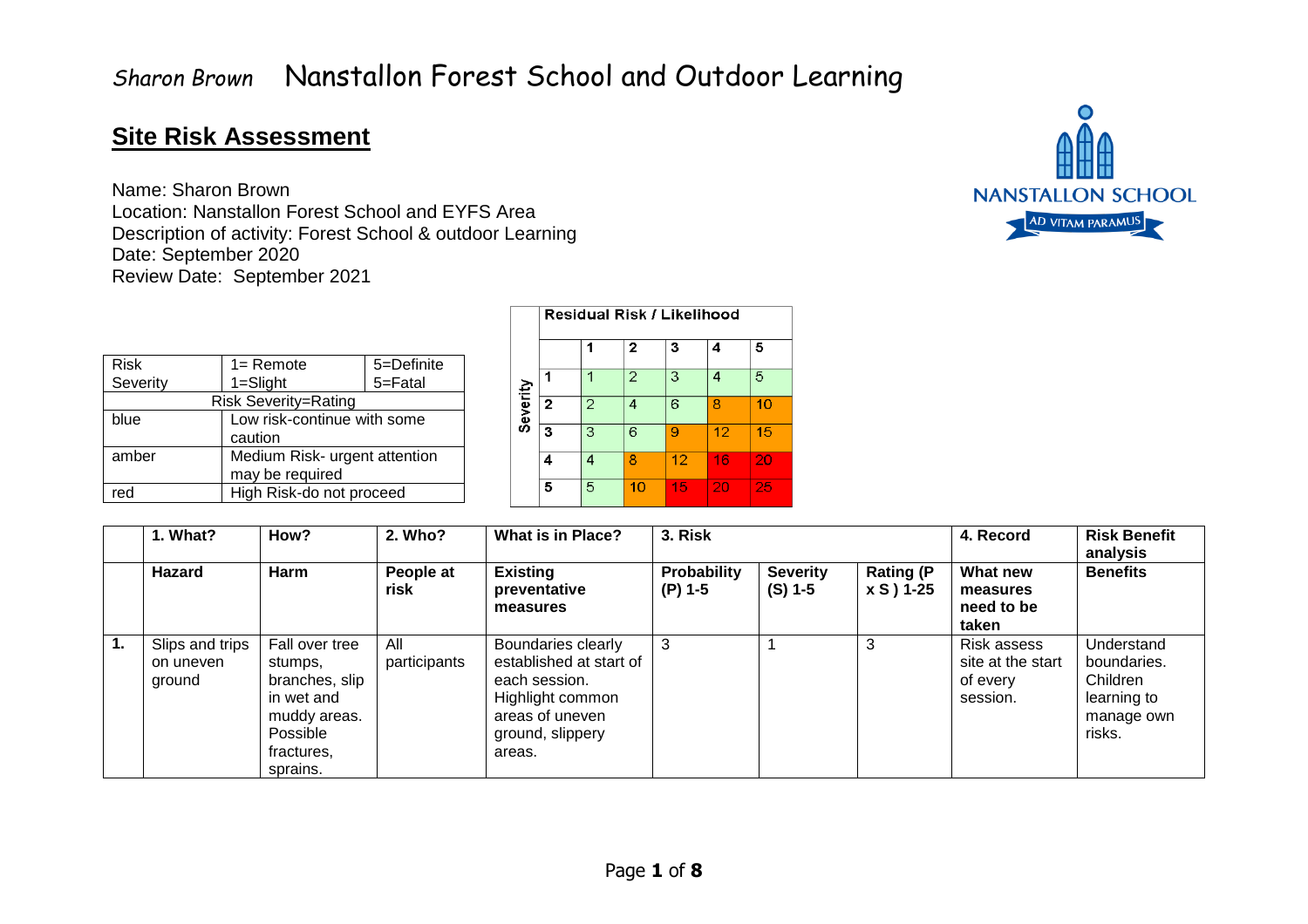| 2. | Weather<br>cold/wet<br>Windy/storms | Anyone,<br>shivering, loss<br>of feeling,<br>collapse | All<br>participants | Ensure children and<br>adults are All<br>participants dressed<br>appropriately in warm<br>and waterproof<br>clothing. If severe<br>wind session to be<br>cancelled due to risk<br>of branches falling.<br>Warm people up near<br>the fire and having<br>warm fluids.   | $\overline{\mathbf{4}}$ |                | $\overline{4}$ | Have a supply<br>of spare kit.                                                      | <b>Build immune</b><br>system.<br>Children<br>developing<br>resilience.<br>Learning about<br>weather and<br>how to protect<br>themselves<br>against the<br>elements.                                               |
|----|-------------------------------------|-------------------------------------------------------|---------------------|------------------------------------------------------------------------------------------------------------------------------------------------------------------------------------------------------------------------------------------------------------------------|-------------------------|----------------|----------------|-------------------------------------------------------------------------------------|--------------------------------------------------------------------------------------------------------------------------------------------------------------------------------------------------------------------|
| 3. | Weather<br>hot/sunny                | Anyone, heat<br>stroke &<br>dehydration               | All<br>participants | Ensure fresh drinking<br>water is available<br>throughout sessions.<br>Sun hats are<br>advised, shade areas<br>outlined to all. Sun<br>cream to be brought<br>to sessions with<br>child.<br>Ensure shelter<br>available.                                               | $\overline{4}$          | $\mathbf 1$    | 4              | Have a supply<br>of spare kit and<br>sunscreen.                                     | Build immune.<br>Enjoying the<br>outdoors.<br>Learning about<br>protecting<br>themselves in<br>the sun and<br>how important it<br>is to stay<br>hydrated.<br>Increasing<br>vitamin D.<br>Exposure to<br>fresh air. |
| 4. | Travelling<br>Safety.               | Falls from<br>ramp. Banged<br>heads on<br>tunnel.     | All<br>participants | Perspex has been<br>added to higher<br>levels of ramp to<br>outdoor classroom.<br>Lower levels are of a<br>safer height but are<br>not to be used as a<br>climbing experience<br>due to others working<br>underneath.<br>Reinforce correct use<br>of ramp to children. | $\overline{2}$          | $\overline{2}$ | $\overline{4}$ | Adult staff to<br>have ramp in<br>view and<br>reinforce rules<br>when<br>necessary. | Understand<br>safety.<br>Managing risks.                                                                                                                                                                           |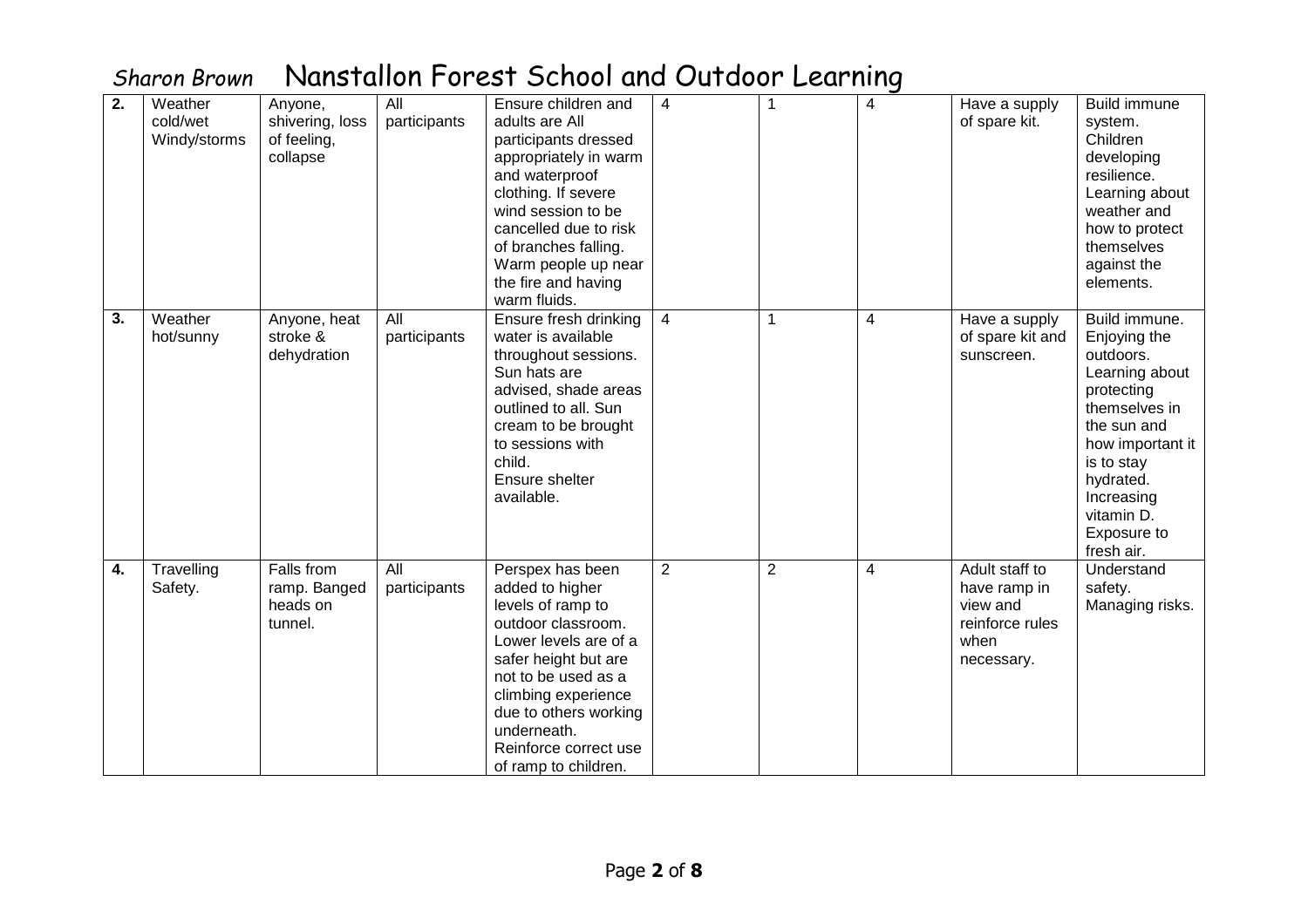|    |                                      |                                                       |                     | Children taught how<br>to use tunnel<br>correctly, not<br>standing before exit.                                                                                                                                                                                                                                                                             |                |             |                |                                                                                                     |                                                                                                                                                                                                                                |
|----|--------------------------------------|-------------------------------------------------------|---------------------|-------------------------------------------------------------------------------------------------------------------------------------------------------------------------------------------------------------------------------------------------------------------------------------------------------------------------------------------------------------|----------------|-------------|----------------|-----------------------------------------------------------------------------------------------------|--------------------------------------------------------------------------------------------------------------------------------------------------------------------------------------------------------------------------------|
| 5. | Using tools.                         | Scratches,<br>cuts, loss of<br>limbs.                 | All<br>participants | Children work on 1-<br>1/1-2 basis with an<br>adult depending on<br>age and activity. All<br>to follow the "Safe<br>Tool Guide" handout.<br>Blood Bubble,<br>protective clothing,<br>adult supervision.<br>Within outdoor<br>classroom setting,<br>Blood Bubble is<br>reinforced by taped<br>off area. Children<br>know they can only<br>access with adult. | $\overline{2}$ | 4           | 8              | <b>First Aid kit</b><br>always<br>available with<br>leaders having<br><b>First Aid</b><br>Training. | Understand<br>importance of<br>using tools<br>safety.<br>Developing<br>creative and<br>practical skills.<br>Enjoyment in<br>learning new<br>skills.<br>Raising<br>confidence and<br>self esteem.<br>Management of<br>own risk. |
| 6. | Thorns &<br>nettles.                 | Scratches,<br>stings, cuts &<br>grazes                | All<br>participants | Children wear long<br>sleeves and long<br>trousers to prevent<br>scratches and stings.                                                                                                                                                                                                                                                                      | 3              | $\mathbf 1$ | 3              | Remove any<br>obstructing<br>access for<br>young people.                                            | Exploring<br>woodland.<br>Learning about<br>how some<br>plants can be<br>safe to touch<br>and others not.<br>Exposure to<br>nettles and the<br>health benefits<br>of using them<br>((cooking and<br>tea).                      |
| 7. | Carrying large<br>branches,<br>logs, | Scratches,<br>bumps,<br>concussion,<br>trips & falls, | All<br>Participants | Demonstrate carrying<br>logs and branches<br>safely. Drag sticks<br>longer than your arm.                                                                                                                                                                                                                                                                   | $\overline{2}$ | 1           | $\overline{2}$ | Demonstrations<br>at the start of<br>each session.                                                  | Creating wood<br>structures/dens.<br>Cooperation-<br>team building.                                                                                                                                                            |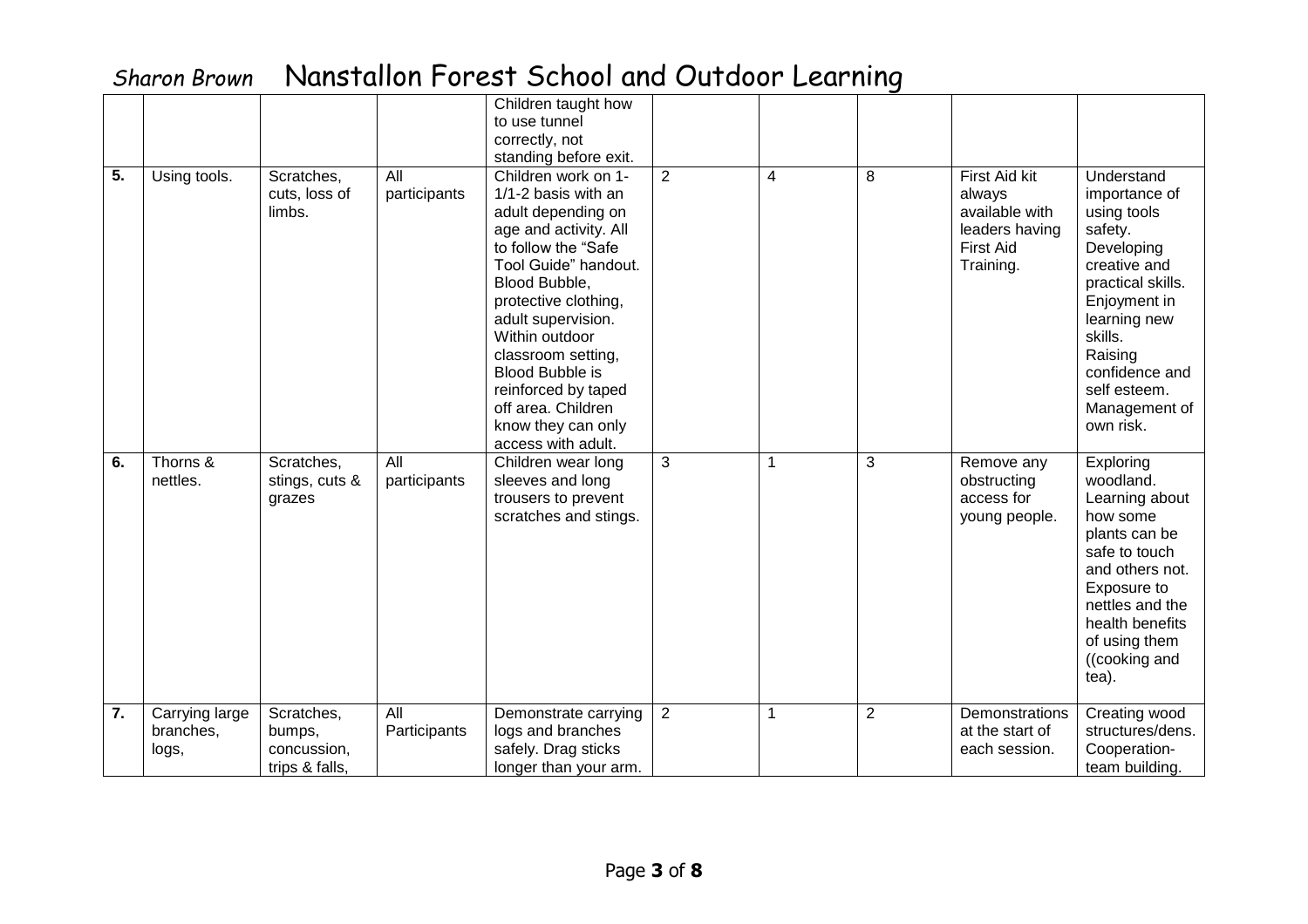|     |                                | pulled<br>muscles.                                                             |                     | 2 people (friend on<br>the end). Only logs<br>thinner than 6 inches<br>in diameter carried by<br>children. Carry close<br>to body.                                                                 |                |                |                |                                                                                       | Survival skills.<br>Creative<br>development.<br>Managing own<br>risks.                                  |
|-----|--------------------------------|--------------------------------------------------------------------------------|---------------------|----------------------------------------------------------------------------------------------------------------------------------------------------------------------------------------------------|----------------|----------------|----------------|---------------------------------------------------------------------------------------|---------------------------------------------------------------------------------------------------------|
| 8.  | Rope and<br>twine              | Rope burns<br>Strangulation.                                                   | All<br>participants | Group reminded how<br>to use (especially<br>when shelter<br>building) Gloves used<br>for thick rope. Ropes<br>tied on quick release<br>knots. Ensure ropes<br>are not at head<br>height.           | $\overline{2}$ | 1              | $\sqrt{2}$     | Remove any<br>rope, twine left<br>in trees, warn<br>children about<br>wearing gloves. | Learn about<br>knots.<br>Learning how<br>rope can be a<br>useful tool for a<br>number of<br>activities. |
| 9.  | Falling<br>branches,<br>sticks | Head bumps,<br>scratches and<br>cuts                                           | All<br>participants | Explain to children<br>not to swing on<br>branches. Listen for<br>creaks and cracks<br>especially on windy<br>days. Ask<br>participants to do the<br>'wobble test' before<br>testing out shelters. | $\overline{2}$ | 3              | 6              | Extra caution in<br>higher winds                                                      | Learn to risk<br>assess.                                                                                |
| 10. | <b>Scissors</b>                | Cuts and<br><b>lacerations</b>                                                 | All<br>participants | Demonstrate safe<br>use and carrying of<br>scissors. Rounded<br>edge used for young<br>children. Safe tool<br>use followed for<br>scissors as per other<br>tools.                                  | 1              | $\overline{2}$ | $\overline{2}$ | Explain and<br>demonstrate<br>usage                                                   | Developing<br>skills and<br>coordination.<br>See the<br>importance of<br>using tools<br>safely.         |
| 11. | Insect bites<br>and stings     | Skin<br>irritations,<br>allergies.<br>Dizziness,<br>panic, rash,<br>difficulty | All<br>participants | Staff aware of<br>participant allergies<br>(consent forms),<br>awareness of<br>anaphylactic shock<br>with epipen if                                                                                | $\overline{2}$ | 3              | 6              | Long sleeves<br>and trousers<br>worn.                                                 | Learning about<br>nature and<br>features of<br>different<br>creatures.<br>Learn how to                  |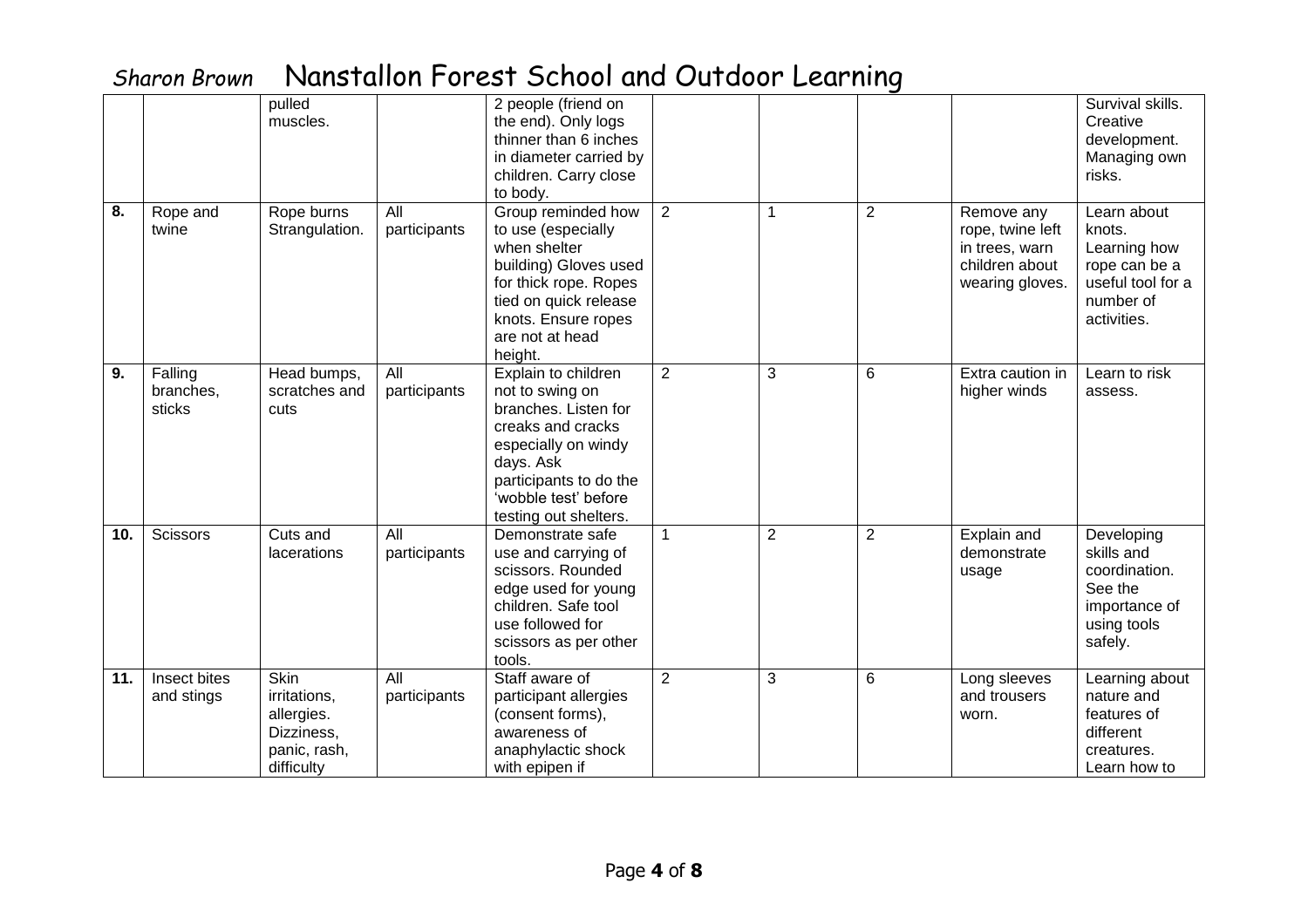|     |                                                            | breathing.                                                                 |                     | required. Wash with<br>water. Hand washing<br>and soap available.<br>Phone 999 using<br>mobile phone if                                                                                                                                   |                |                |       |                                                                                                                                                                                                                                                                                                                                          | protect against<br>stings and bites                                                                                                                                                                                                                                                                |
|-----|------------------------------------------------------------|----------------------------------------------------------------------------|---------------------|-------------------------------------------------------------------------------------------------------------------------------------------------------------------------------------------------------------------------------------------|----------------|----------------|-------|------------------------------------------------------------------------------------------------------------------------------------------------------------------------------------------------------------------------------------------------------------------------------------------------------------------------------------------|----------------------------------------------------------------------------------------------------------------------------------------------------------------------------------------------------------------------------------------------------------------------------------------------------|
| 12. | Fruits and<br>seeds,<br>mushrooms.<br>Poisonous<br>plants. | Allergies,<br>poisoning,<br>upset<br>stomach,<br>sickness,<br>rash, burns. | All<br>participants | cause for concern.<br>Explain to all<br>participants that we<br>don't touch or eat any<br>mushrooms. Must not<br>eat any fruits, berries.<br>Operate a "look but<br>don't touch" policy.<br>Educate children and<br>all staff, on plants. | $\overline{2}$ | $\overline{2}$ | 4     | Show pictures<br>of example<br>fruits and<br>mushrooms.<br>Show children<br>plants and<br>explain why we<br>look but not<br>touch. Show<br>children any<br>plants that are<br>currently<br>growing on site<br>and discuss<br>safety.<br>Update staff on<br>any poisonous<br>plants that are<br>growing with<br>photo and<br>location ID. | Learning about<br>nature and<br>plant<br>identification.<br>Understand our<br>wild growing<br>environment.<br>Realise that<br>some plants in<br>nature are good<br>for us but<br>others can be<br>harmful.<br>Helping<br>children to<br>manage risk<br>when they are<br>outside without<br>adults. |
| 13. | Campfire                                                   | Skin burns,<br>sparks in<br>eyes, smoke<br>inhalation,<br>Death.           | All<br>participants | *Leader to ensure<br>that children are<br>seated at a safe<br>distance away from<br>fire (1.5m minimum).<br>*Bucket of water kept<br>next to fire at all<br>times.<br>*Explain that nobody<br>throws anything into<br>the fire.           | 3              | 3              | $9\,$ | Careful<br>considerations<br>of wind.<br>Constantly<br>observing<br>groups around<br>the fire.                                                                                                                                                                                                                                           | Raising<br>confidence with<br>survival skills.<br>Teach children<br>how to keep<br>warm if they are<br>ever in a<br>survival<br>situation. Learn<br>how to be safe<br>around fire.                                                                                                                 |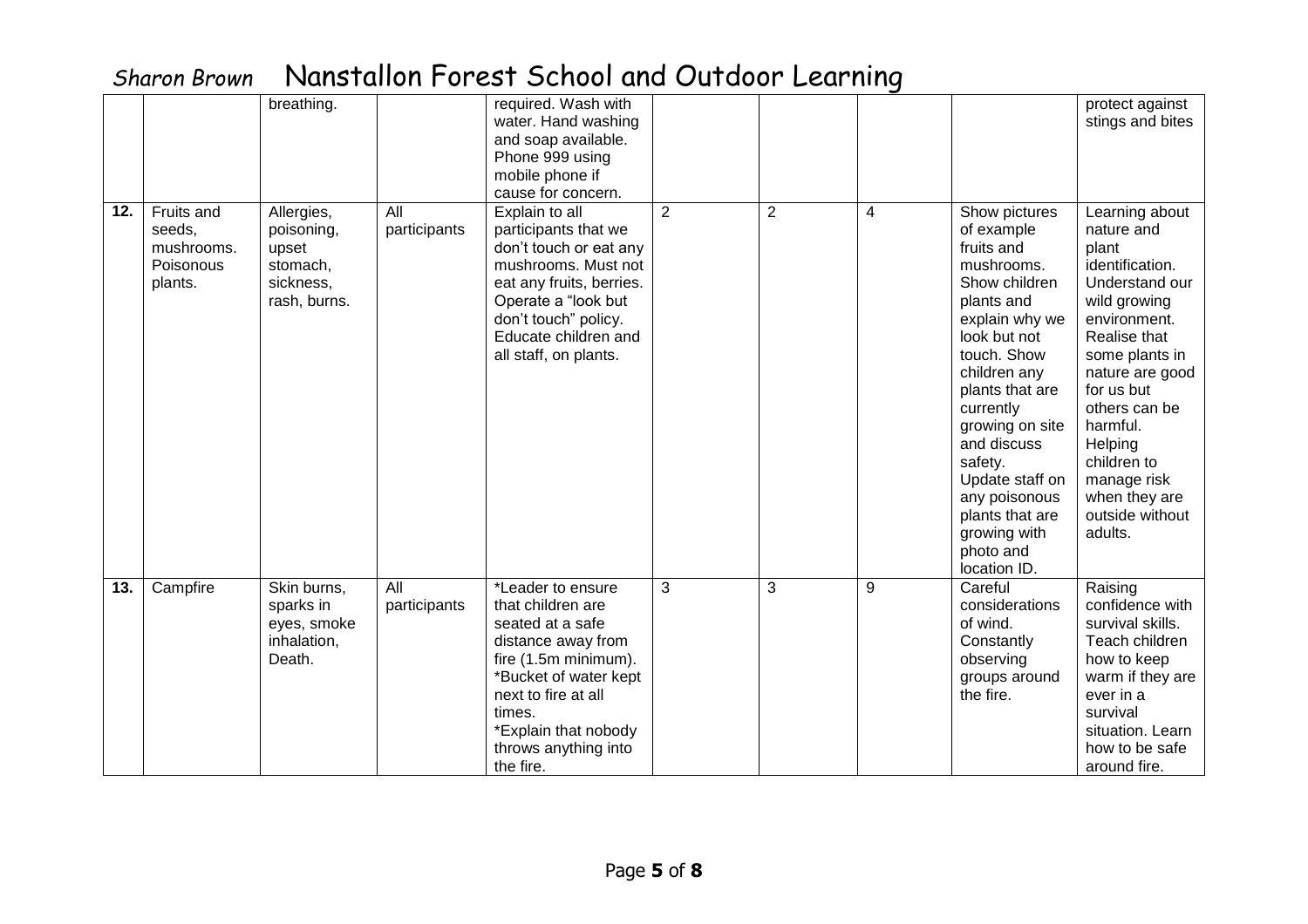|     | וושט וכן ווט ווטויט |                                                               |                                  | <b>INGIBIORIUM LUI COLLOCITUDI GITU OGTUOOL LEGI MING</b>                                                                                                                                                                                                                                                                                                                                                                                                                                                                                                    |   |   |   |                                                                                                       |                                                                                                                                                                                      |
|-----|---------------------|---------------------------------------------------------------|----------------------------------|--------------------------------------------------------------------------------------------------------------------------------------------------------------------------------------------------------------------------------------------------------------------------------------------------------------------------------------------------------------------------------------------------------------------------------------------------------------------------------------------------------------------------------------------------------------|---|---|---|-------------------------------------------------------------------------------------------------------|--------------------------------------------------------------------------------------------------------------------------------------------------------------------------------------|
|     |                     |                                                               |                                  | *Fire lighting box to<br>be kept out of reach.<br>*Fire gloves to be<br>worn at all times<br>when stoking the fire.<br>*Participants to walk<br>around the outside of<br>fire at ALL times.<br>*Only light fires at<br>designated campfire<br>sites.<br>*Spare wood kept at<br>safe distance away<br>from lit fire.<br>*Group to remain<br>seated around the<br>campfire.<br>*Explain that could<br>still be hot when no<br>flames.<br>*Fire to be put on by<br>dismantling and small<br>amount of water<br>splashed on to avoid<br>sparks and hot<br>ashes. |   |   |   |                                                                                                       | Learn how to<br>cook different<br>foods safely on<br>an open fire.                                                                                                                   |
| 14. | Campfire<br>cooking | Burns, scolds,<br>upset<br>stomach<br>(hygiene),<br>allergies | $\overline{All}$<br>participants | Leader to check<br>allergies of all<br>participants,<br>ingredient packets<br>available to view.<br>Wash hands<br>regularly with soap.<br>Cooking equipment<br>kept clean. Waste<br>collected in bins, not<br>thrown on the fire.                                                                                                                                                                                                                                                                                                                            | 3 | 3 | 9 | Max number of<br>people cooking<br>is 6.1 knee up,<br>1 knee down<br>around the fire<br>when cooking. | Learn how to<br>cook different<br>foods safely on<br>an open fire.<br>Raising<br>confidence and<br>self esteem-the<br>feel good factor<br>of cooking own<br>food on an<br>open fire! |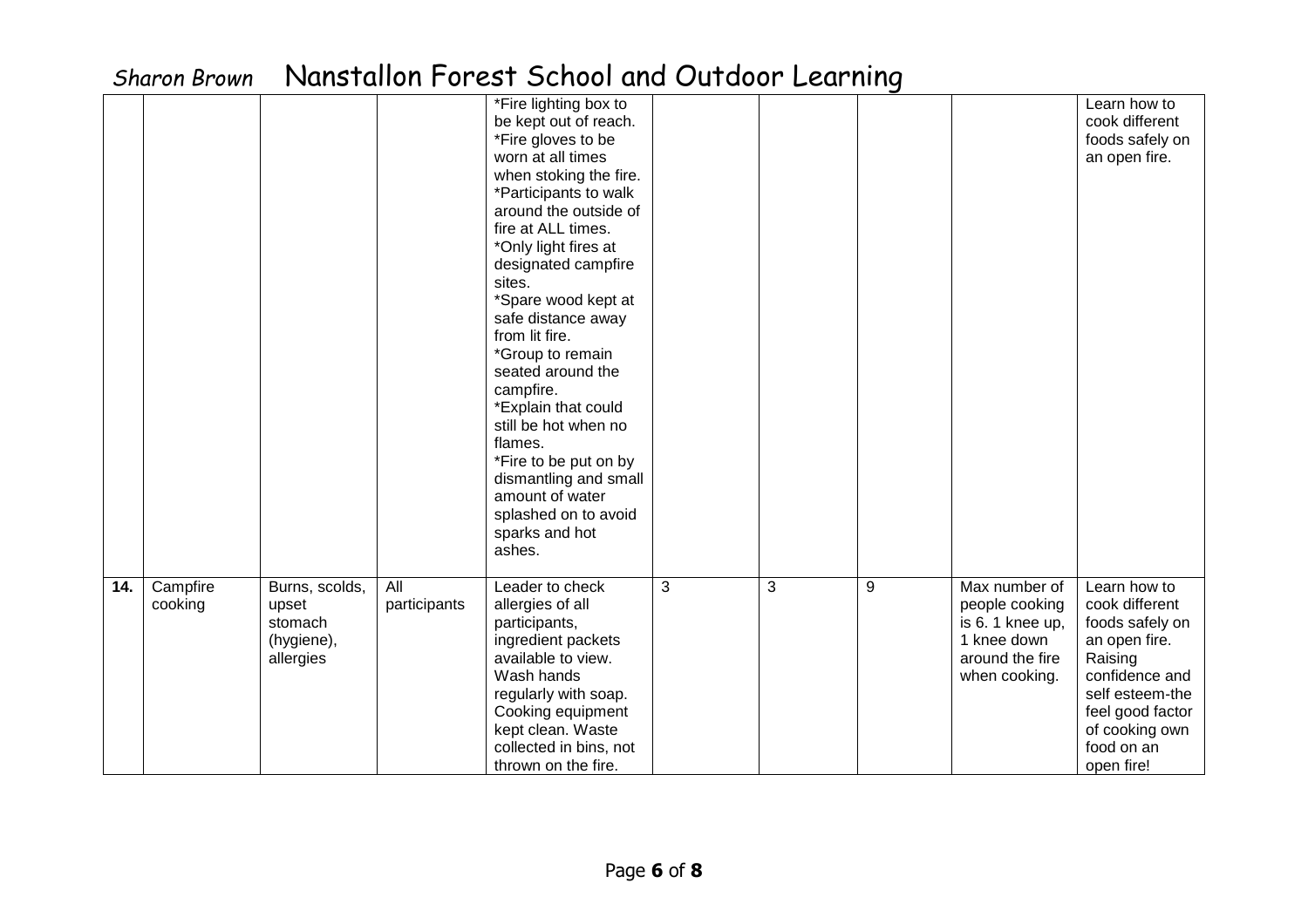|     |                                             |                                                                       |                     | Demonstrate safe<br>handling of cooking<br>sticks (not waving<br>around & draw<br>in towards body).<br>Food Hygiene<br>Certificate held by FS<br>Leader.                                                                                                                                                                                                                                                                            |                |                |                |                                                                                                          |                                                                                                                                                  |
|-----|---------------------------------------------|-----------------------------------------------------------------------|---------------------|-------------------------------------------------------------------------------------------------------------------------------------------------------------------------------------------------------------------------------------------------------------------------------------------------------------------------------------------------------------------------------------------------------------------------------------|----------------|----------------|----------------|----------------------------------------------------------------------------------------------------------|--------------------------------------------------------------------------------------------------------------------------------------------------|
| 15. | Sandpit/mud<br>kitchen.                     | Contamination<br>by animals or<br>stagnant<br>water. Sand in<br>eyes. | All<br>participants | Children are able to<br>play in the sand in<br>bare feet if they wish,<br>so extreme care<br>needs to be taken to<br>protect the pit. They<br>are taught safety<br>rules of not throwing<br>sand and not putting<br>into mouths. A<br>tarpaulin is to cover<br>sand when not in use<br>to ensure no<br>contamination by<br>animals. Children told<br>to wash hands before<br>eating when playing<br>in the sand pit/mud<br>kitchen. | $\mathbf{1}$   | 1              | $\overline{2}$ | Reinforce rules<br>on<br>handwashing<br>before<br>eating/after<br>playing in mud<br>kitchen/sand<br>pit. | Children to<br>enjoy the fun<br>but also see the<br>danger of<br>contamination.<br>Learning about<br>the qualities of<br>different<br>materials. |
| 16. | Emergency<br>procedures &<br>considerations |                                                                       | All<br>participants | Leader to be First Aid<br>qualified and training<br>to take place<br>minimum every 2<br>years. Emergency<br>procedures explained<br>to adult participants.<br>Water bucket for fire<br>available. Wet wipes,                                                                                                                                                                                                                        | $\overline{4}$ | $\overline{2}$ | 8              | First Aid carried<br>every session.<br>If in any doubt<br>contact the<br>emergency<br>services.          | Begin to<br>understand<br>basic first aid<br>and risk<br>assessing<br>themselves.                                                                |